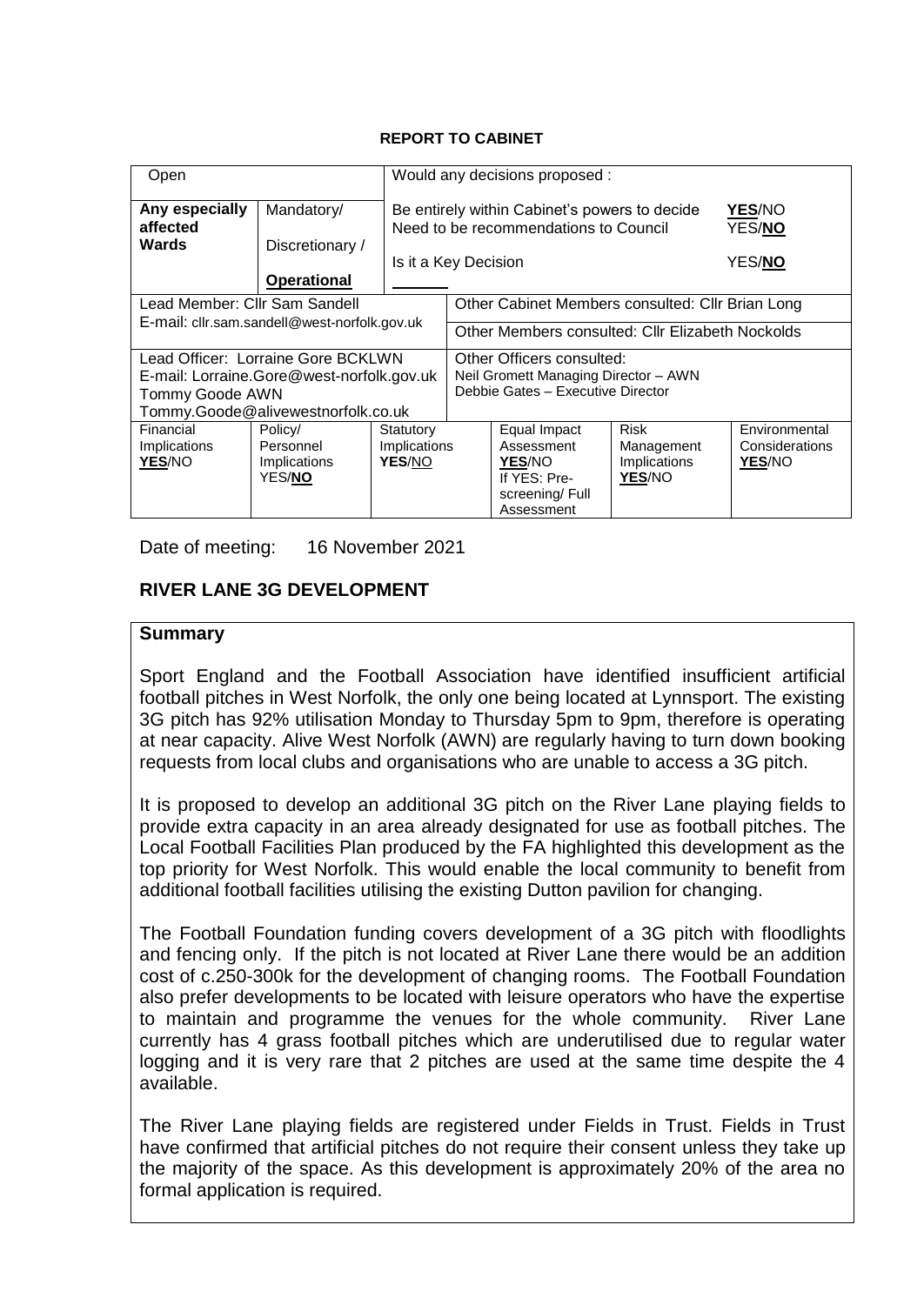River Lane and the Dutton Pavilion are subject to anti-social behaviour and vandalism. Lynnsport receive a number of nuisance calls related to drug use and anti-social behaviour in the area. This development would support the community in making the River Lane playing pitches a vibrant and active place for residents to undertake recreational physical activity and formal sport. Work is currently underway with the NHS, Freebridge and Greenpark Academy School to improve sport and physical activity opportunities for residents in North Lynn and the new 3G pitch will incorporate some of this programme as well as discounted off peak rates for local residents. The programme and facility development would breathe life into an underused green space which is specifically designated for sport and activity.

# **Recommendation**

As detailed in the report Cabinet are recommended to:

- 1. Approve the development of a 3G pitch at River Lane playing pitches, subject to planning permission
- 2. Approve funding for the 3G pitch as set out in section 4 of the report.

# **Reason for Decision**

There is a need for an additional 3G pitch to be developed at Lynnsport in order to meet demand of the affiliated game.

Additional local demand for 3G provision is being generated by the growth of the Women and Girls football with participation increasing within the traditional affiliated female game. Walking football is also seeing a rapid participation growth.

Football is also a strong tool to improve community cohesion and improve local issues such as anti-social behaviour. A new 3G pitch would enable recreational football programmes to be delivered which could improve community cohesion and social engagement.

# **1 Background**

- 1.1 The existing 3G at Lynnsport attracts approximate 54,130 users per year with 33 specific football sessions, 13 football clubs, 2 football organisation and 3 football leagues. Lynnsport has a significant number of users of the multi-surface pitch but would prefer to use the 3G which is not possible due to it operating at near capacity, especially in the evenings. The 3G has utilisation of 40% at off-peak time and 75% at peak times (5-10pm Monday to Friday). This rises to 92% utilisation for Monday to Thursday 5-9pm.
- 1.2 Week-days, daytime use is predominantly by the local college sports department based at Lynnsport, Alive Kings Lynn Football in the Community and the local schools. Utilisation is based on availability from 9am to 10pm.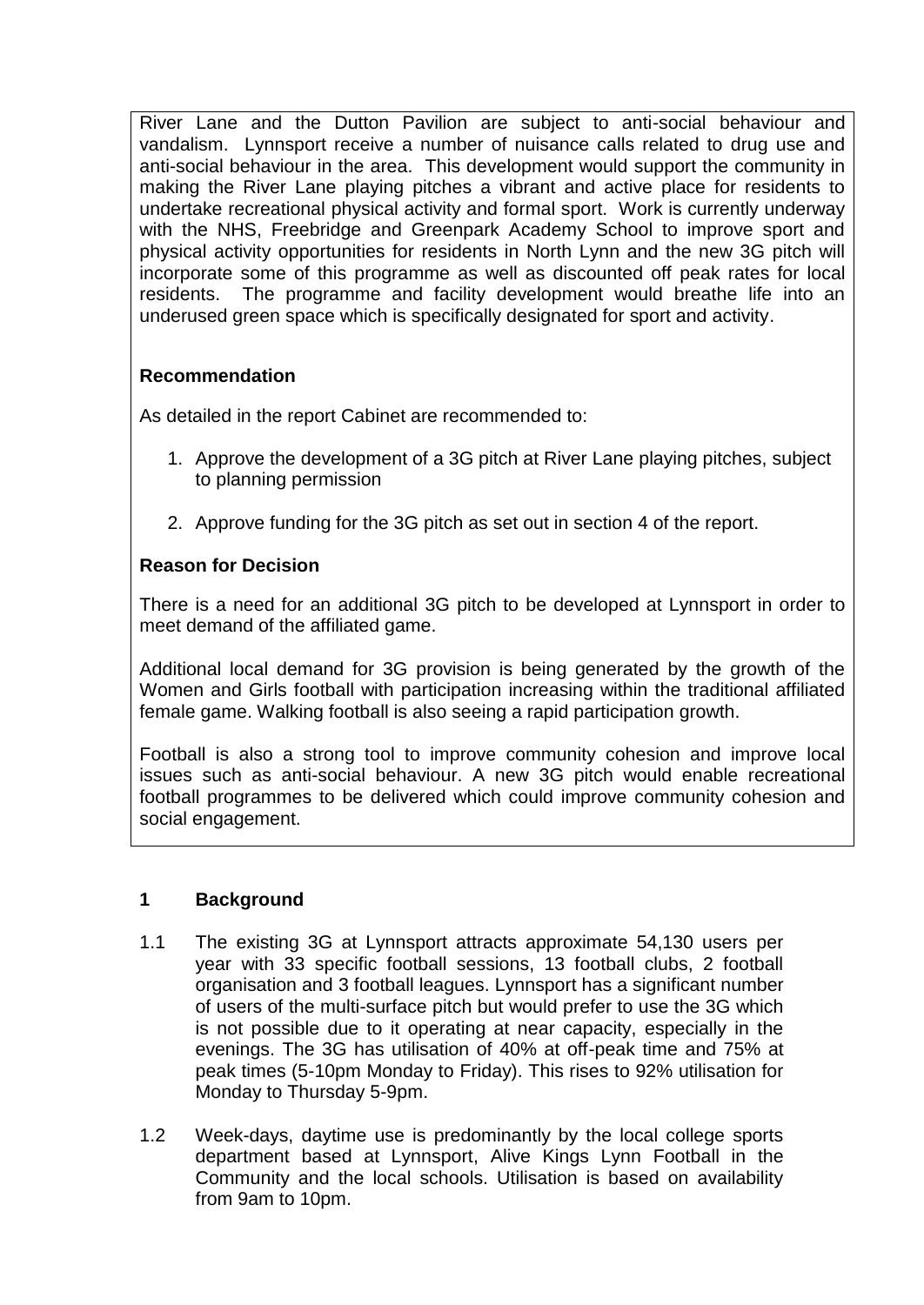- 1.3 In 2011 the borough council commissioned consultants to undertake a review of sports facility provision in the borough. At that time, the report produced stated that west Norfolk's provision for artificial pitches was amongst the worst in the region.
- 1.4 The report outlined the Football Association's (FA) standard of 1 3G pitch per 25,000 residents and that west Norfolk would require a further 5 pitches to meet the FA's standard. Given the population growth in the area during the last 10 years since the report was produced, it is almost certain that these figures are now understated.
- 1.5 In 2020 a further report King's Lynn and West Norfolk Local Football Facilities Plan was published continuing to highlight the poor provision of 3G's for West Norfolk and identifying King's Lynn and specifically Lynnsport as priority projects for development given the local demand. Downham Market was also identified as a potential venue but not as high a priority as Lynnsport. Work has begun on a project in Downham in partnership with Downham Market Academy as a future development.

### **2. Healthy Communities**

- 2.1 'Helping to improve the health and wellbeing of our communities' is a corporate priority. The COVID-19 pandemic has further highlighted the health inequalities faced by communities in areas of deprivation and the project will help to address this.
- 2.2 The Index of Multiple Deprivation (IMD) in west Norfolk provides an indication to the deprivation levels of neighbourhoods based on income, education, employment, health, crime, housing and the living environment. King's Lynn has a number of wards which are within the top 10% of most deprived wards nationally. 15% of children in west Norfolk live in low-income families.
- 2.3 The Sport England Active Lives Survey measures overall engagement with Sport and Physical Activity. It measures the number of people aged 16 and over who take part in sport and physical activity. In the division where Lynnsport is situated 22% of adults are inactive (take less than 30 mins exercise a week) and 67% of adults are overweight or obese (source: *Norfolk Insight*)
- 2.4 Nationally, the government strategy 'Sporting Future A New Strategy for an Active Nation' seeks to address the flat-lining of levels of sport participation and high levels of activity in this country. Through this, the government is redefining what success in sport means, with a new focus on five key outcomes: physical wellbeing, mental wellbeing, individual development, social and community development and economic development. In future, funding decisions will be made on the basis of the outcomes that sport and physical activity can deliver.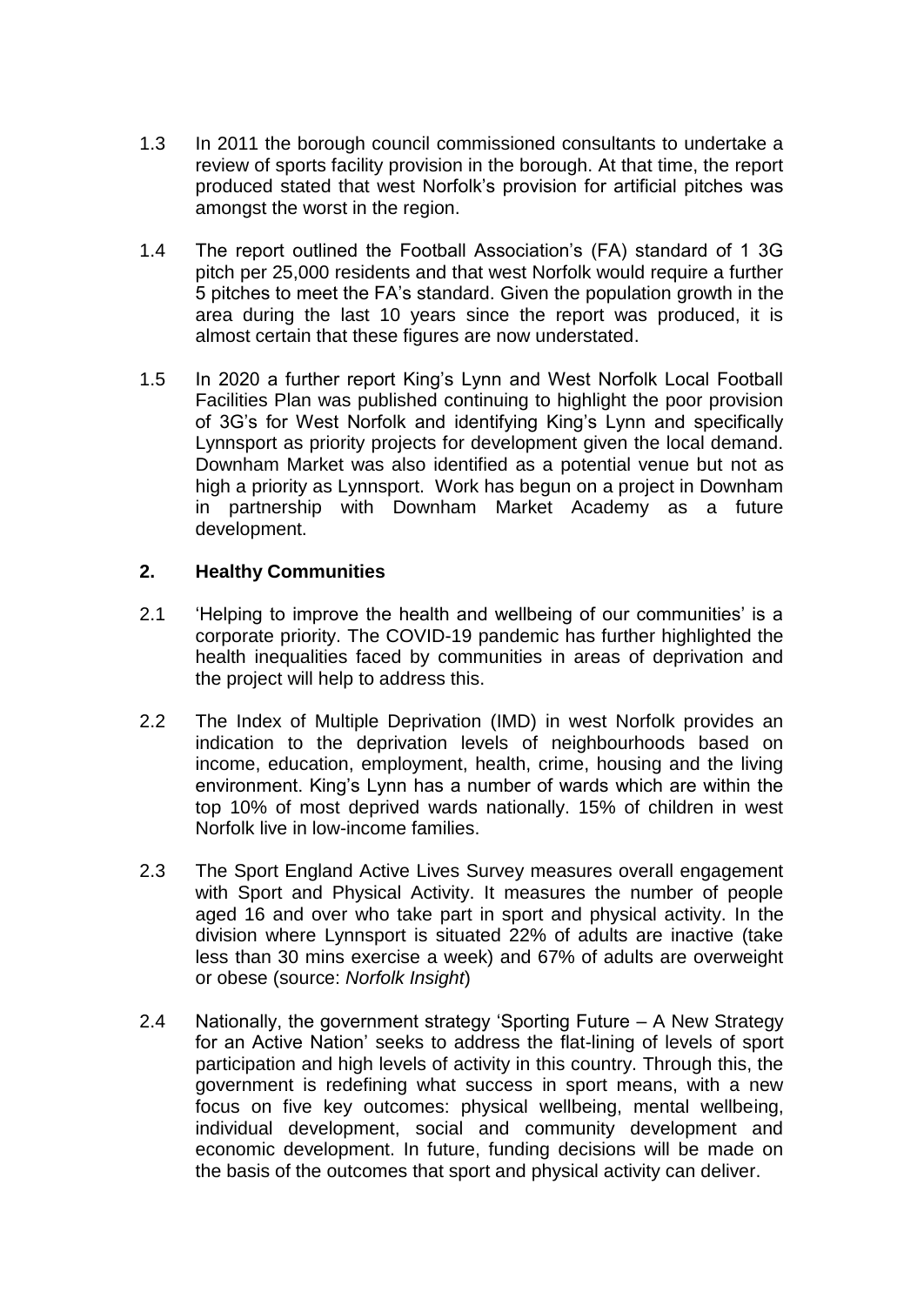- 2.5 As we recover from the pandemic, it will be more important than ever to be more inclusive and relevant. Many people and communities feel excluded, often unconsciously. If this occurs at local, grassroots level our residents feel excluded and sport participants do not represent the diverse population, leading to social isolation.
- 2.6 Improving our sports facilities will act as an enabler to increase sports participation in one of the more deprived areas of our borough.
- 2.7 Local children will be able to access the 3G at discounted rates at offpeak times, school holidays and we will work with local schools and the College of West Anglia to target hard to reach groups in the North Lynn community and raise aspirations through workforce and skills development in sports coaching.

### **3 Options Considered**

3.1 The Norfolk FA are actively engaged with the borough council supporting the development of a second 3G pitch in King's Lynn. Lynnsport is the FA's preferred site. Norfolk FA are confident that delivery of a new 3G pitch will increase levels of physical activity, improve the levels of mental health and wellbeing as well as improving community cohesion in this area. Norfolk FA will actively support a funding application from the council to Football Foundation to support the financing of the proposed development.

### **3 Policy Implications**

3.1 There are no policy implications. The proposal will meet the corporate priority 'Help to improve the health and wellbeing of our communities'.

### **4 Financial Implications**

### 4.1 **Cost of the scheme**

An additional 3G pitch is estimated to cost £730k (plus VAT) for the pitch, floodlights and fencing. The FA and the Football Foundation will support the project and pending a funding application the Football Foundation will contribute approximately 82% of the cost due to the area of deprivation in which the proposed site lies. To enable the project to go ahead, partnership funding of £250k if required. There are currently 2 options for this funding:

**Option 1: Borough Council Funding** – The council would borrow the money and with anticipated interest would contribute c. £263k. A return to the borough council is anticipated to be £35k per annum for 10 years.

**Option 2: Community Infrastructure Levy** – An application has been made to this fund and the outcome will be decided by cabinet in November 2021. If successful, the full £250k will be awarded with no further contribution from the council required.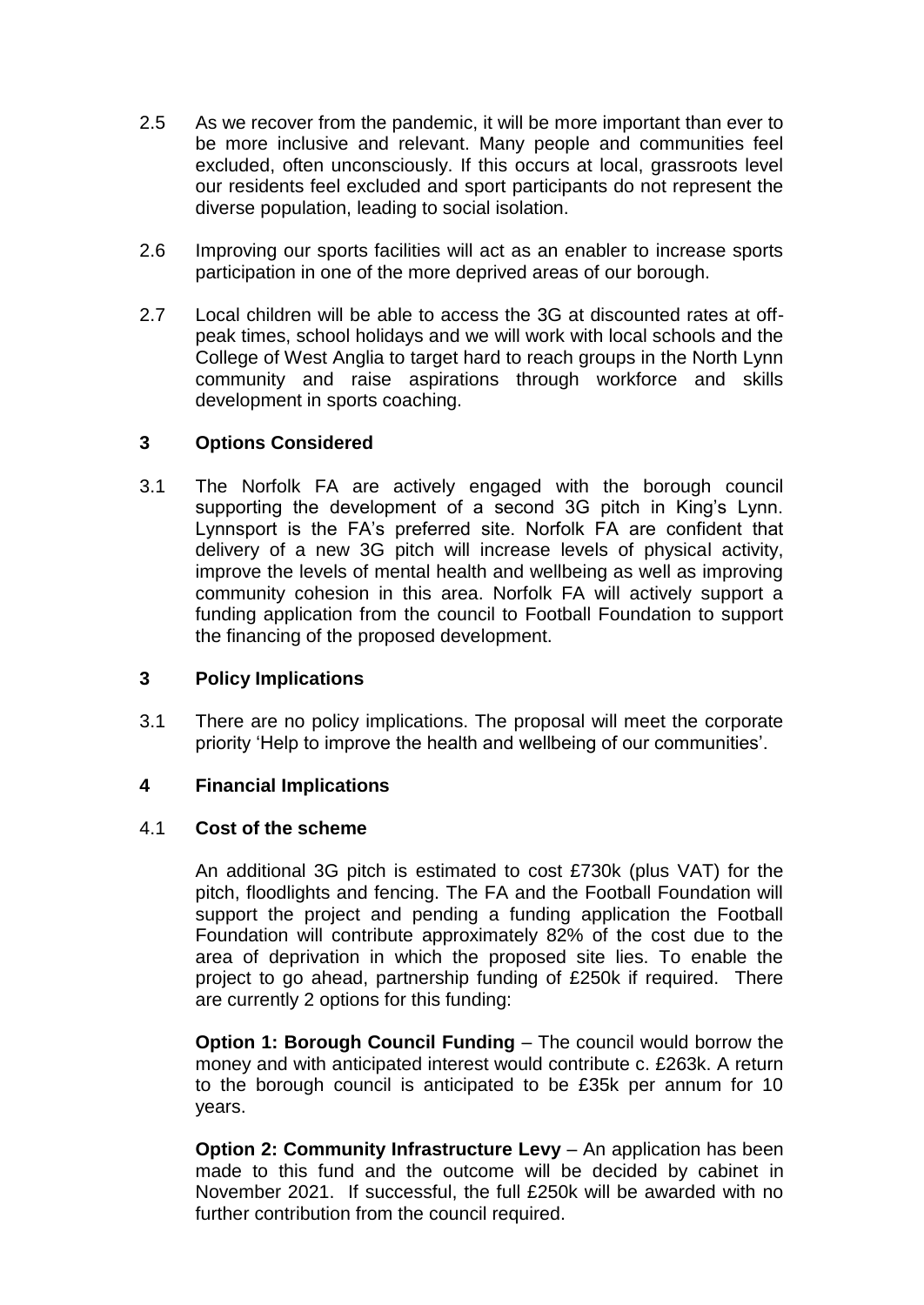4.1.3 A sinking fund contribution of £25,000 per year will provide for replacement of the surface at the end of the life expectancy which is estimated to be 10-12 years.

#### 4.2 **Estimated Income**

4.2.1 The estimated income from the new 3G is detailed below:

| <b>YEAR</b> | <b>INCOME</b><br>£ |
|-------------|--------------------|
| Year1       | 75,000             |
| Year2       | 80,000             |
| Year3       | 85,000             |

4.2.2 There is likely to be approximately a £10k pa reduction in use on the multi-use pitch with football bookings potentially transferring to the new 3G.

### 4.2.3 **Estimated annual running costs assuming LED lighting**

| <b>AREA</b>              | <b>COST</b><br>£ |
|--------------------------|------------------|
| Floodlights              | 5,480            |
| <b>Pitch Maintenance</b> | 7,700            |
| Equipment/Service        | 1,700            |
| Staffing                 | 1,040            |
| Sinking Fund             | 25,000           |
| <b>TOTAL</b>             | 40,920           |

#### **5 Personnel Implications**

- 5.1 The operation of the new 3G will be absorbed into existing duties by staff at Lynnsport. A cost for staffing has been included in the financial assessment.
- 5.2 The Alive Football Department will move to be based at the Dutton Pavilion providing a stronger presence in the area to help reduce anisocial behaviour and help with a more active programme for River Lane sports fields.

### **6 Environmental Considerations**

6.1 The proposed location of the new 3G pitch is on playing fields designated for use as football pitches near the Dutton Pavilion, accessed via River Lane. The playing fields are registered with Fields In Trust who have confirmed their approval to the building of the 3G pitch in this location.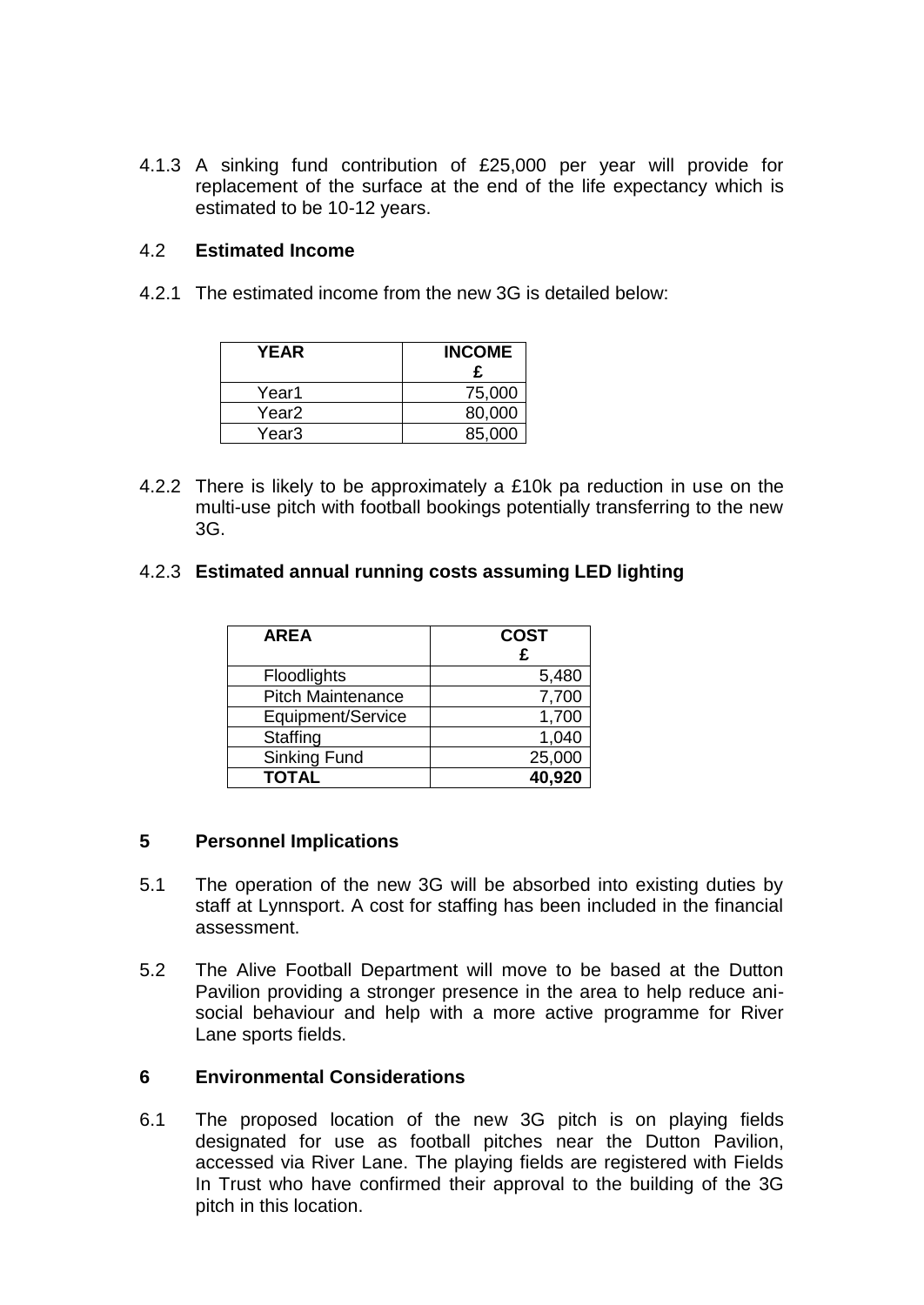- 6.2 In mitigation, in another area of Lynnsport, approximately 3.8 hectares of wasteland has been turned into green space for use by the local communities as part of the housing developments along Greenpark Avenue which more than covers the 3G development of approximately 0.8 hectares. All other activities such as walking, dog walking, recreational use of fields will be able to go ahead as normal.
- 6.3 The River Lane sports pitches regularly flood in winter months due to poor drainage making the pitches unplayable. In recent years most football provision has now moved to Kings Way with only one youth football team and some league fixtures now played. The development an all weather 3G pitch would provide reliability to the playing surface on offer and attract teams and clubs back to the facility making River Lane an active place for recreation.
- 6.4 Due to the decline in use of River Lane we have seen higher levels of anti-social behaviour with c.£30k in vandalism of the Dutton Pavilion on 2020-21 and regular nuisance complaints and needles/drug use. Better utilisation by the community and greater presence of staff would help deter this behaviour and support people in taking up a more active way of life.

### **7 Statutory Considerations**

- 7.1 River Lane Sports Pitches are currently protected from develop under a Deed of Dedication with Fields in Trust. The Development Manager at Fields in Trust has confirmed a 3G development would be an acceptable project as it complies with the fields use for recreational activity.
- 7.2 The development of a 3G pitch at River Lane playing pitches will be subject to planning permission which will include the required public consultation.
- **8 Equality Impact Assessment (EIA)** (Pre screening report template attached)

### **9 Risk Management Implications**

- 9.1 The Football Foundation will appoint Robinson Low Francis for professional duties in surveying the site and construction who are experts in the field of 3G developments.
- 9.2 Alive West Norfolk have worked closely with Norfolk FA, the Football Foundation, The College of West Anglia and local user groups such as Kings Lynn Town Football Club to identify the need for the facility and likely uptake on completion.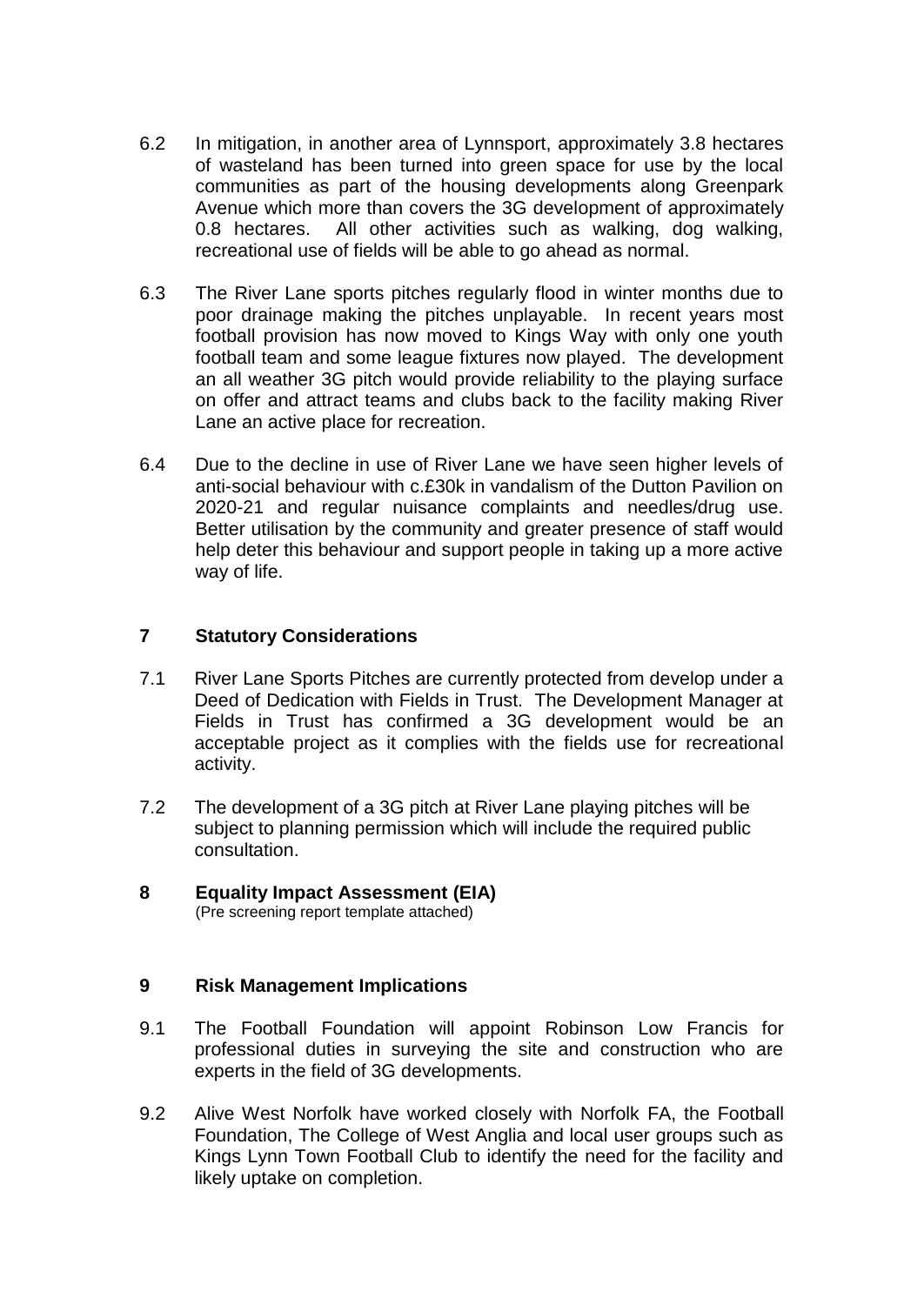# **10 Declarations of Interest / Dispensations Granted**

10.1 None

## **11 Background Papers**

- 11.1 Project Initiation Document Alive Lynnsport River Lane 3G Development version 5  $8<sup>th</sup>$  July 2021
- 11.2 3G Feasibility Report September 2020
- 11.3 King's Lynn and West Norfolk Local Football Facility Plan March 2020
- 11.5 King's Lynn and West Norfolk Sports Facilities Strategy 2011
- 11.6 King's Lynn and West Norfolk Strategy for Playing Pitches and Outdoor Sports Facilities 2002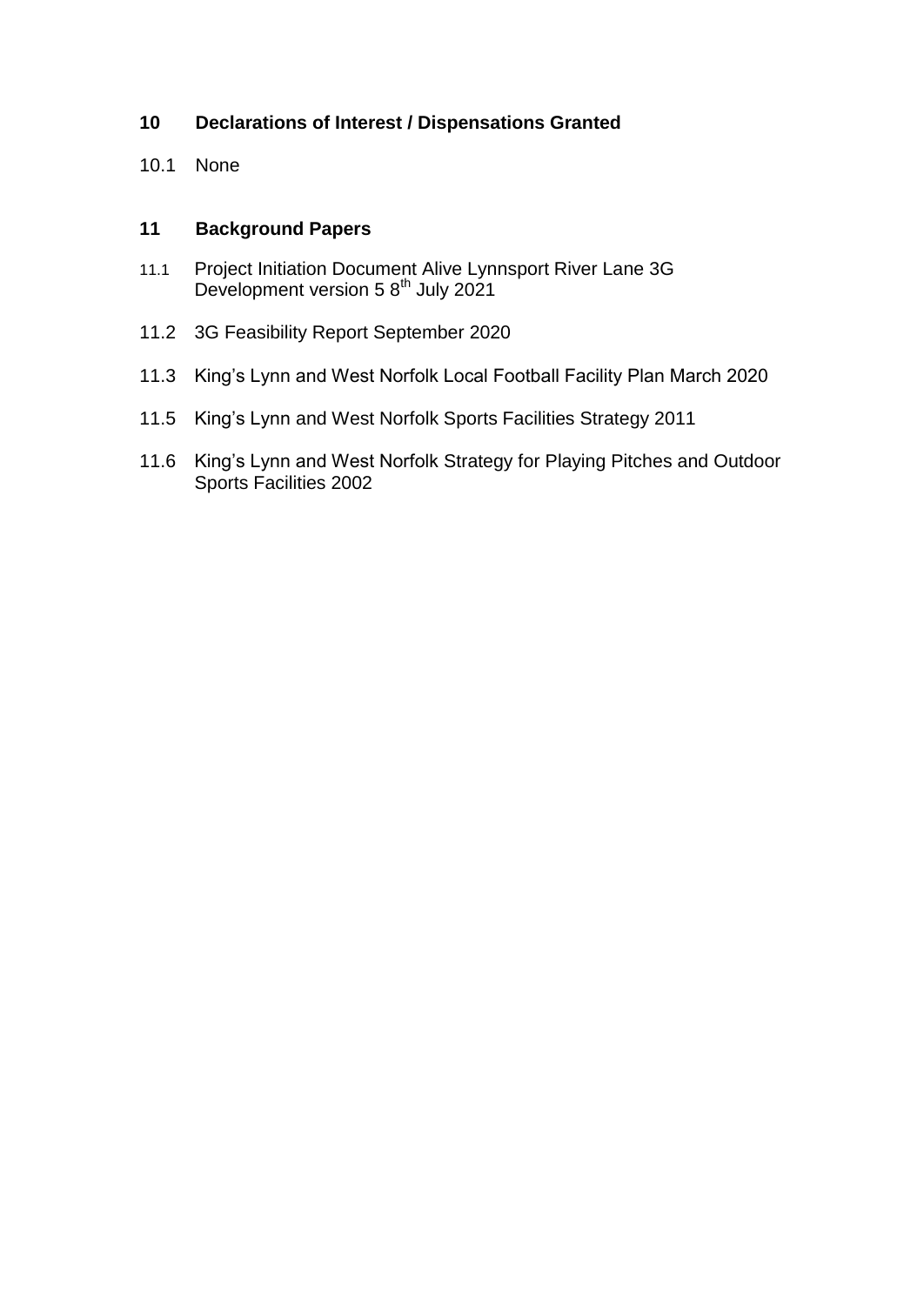### **Pre-Screening Equality Impact Assessment**





| Name of policy/service/function                                                                                                                                                                                       | 3G Pitch Development at River Lane Lynnsport                                                                                                          |              |          |         |        |
|-----------------------------------------------------------------------------------------------------------------------------------------------------------------------------------------------------------------------|-------------------------------------------------------------------------------------------------------------------------------------------------------|--------------|----------|---------|--------|
| Is this a new or existing policy/<br>service/function?                                                                                                                                                                | <b>New</b>                                                                                                                                            |              |          |         |        |
| Brief summary/description of the main<br>aims of the policy/service/function being<br>screened.                                                                                                                       | New 3G Playing Pitch Development on River Lane<br>Sports Pitches at Lynnsport. River Lane is protected<br>under Fields in Trust for recreational use. |              |          |         |        |
| Please state if this policy/service is rigidly<br>constrained by statutory obligations                                                                                                                                |                                                                                                                                                       |              |          |         |        |
| Question                                                                                                                                                                                                              | <b>Answer</b>                                                                                                                                         |              |          |         |        |
| 1. Is there any reason to believe that the<br>policy/service/function could have a<br>specific impact on people from one or<br>more of the following groups according to<br>their different protected characteristic, |                                                                                                                                                       | Positive     | Negative | Veutral | Unsure |
| for example, because they have particular                                                                                                                                                                             | Age                                                                                                                                                   | ✓            |          |         |        |
| needs, experiences, issues or priorities or<br>in terms of ability to access the service?                                                                                                                             | <b>Disability</b>                                                                                                                                     | ✓            |          |         |        |
|                                                                                                                                                                                                                       | Gender                                                                                                                                                | ✓            |          |         |        |
| Please tick the relevant box for each<br>group.                                                                                                                                                                       | Gender Re-assignment                                                                                                                                  | ✓            |          |         |        |
|                                                                                                                                                                                                                       | Marriage/civil partnership                                                                                                                            | ✓            |          |         |        |
| NB. Equality neutral means no negative                                                                                                                                                                                | Pregnancy & maternity                                                                                                                                 |              |          | ✓       |        |
| impact on any group.                                                                                                                                                                                                  | Race                                                                                                                                                  | ✓            |          |         |        |
|                                                                                                                                                                                                                       | Religion or belief                                                                                                                                    | $\checkmark$ |          |         |        |
|                                                                                                                                                                                                                       | Sexual orientation                                                                                                                                    | $\checkmark$ |          |         |        |
|                                                                                                                                                                                                                       | Other (eg low income)                                                                                                                                 | $\checkmark$ |          |         |        |